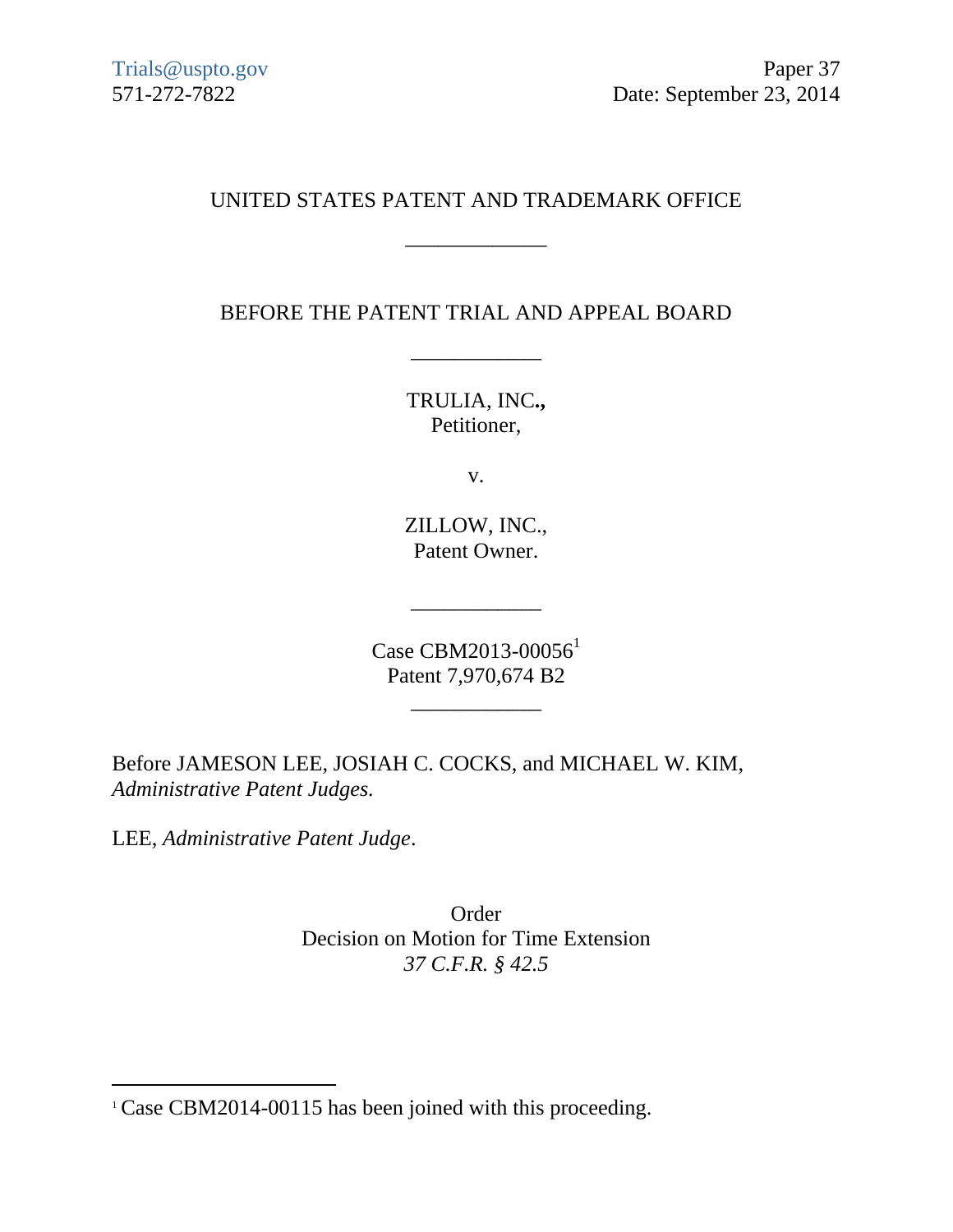#### Introduction

On August 18, 2014, the parties filed a Joint Motion to Modify Schedule. Paper 31. Specifically, the parties seek "to modify Due Dates 3–7 in the Revised Scheduling Order (Paper No. 24) by one year, but no less than six months, in view of a merger agreement between the parties." *Id.* at 1. According to the parties, the merger is expected to "close" sometime in 2015, and the merger agreement has been submitted for review by the Federal Trade Commission ("FTC"). *Id*. The parties imply that FTC approval is condition precedent to closing the merger transaction.

Additionally, the joint motion request a 6-month extension of the 1-year time to complete trial in this proceeding under 35 U.S.C. § 326(a)(11), or an adjustment of the time period in which to complete trial, by up to 1 year, also under 35 U.S.C. § 326(a)(11) in case of joinder. On August 27, 2014, we issued an Order requiring supplemental information from the parties for consideration in rendering a decision on the joint motion. Paper 33. The parties filed a Response containing supplemental information, on September 12, 2014. Paper 35.

The motion is *denied-in-part,* and *dismissed-in-part*.

### Discussion

According to the Response, on September 3, 2014, the FTC extended "an initial waiting period" for at least 6 months. Paper 35. That adds at least 6 months to the expected time until the merger agreement would be "closed" even if there is no other delay or obstacle to overcome. The Response also indicates that if the FTC does not approve the merger agreement, the FTC may file a lawsuit to keep the merger agreement from closing. *Id*. In that event, the merger agreement cannot close while the court case remains pending. Thus, there is a possibility that the parties need an extension of multiple years. We asked the parties on what basis

2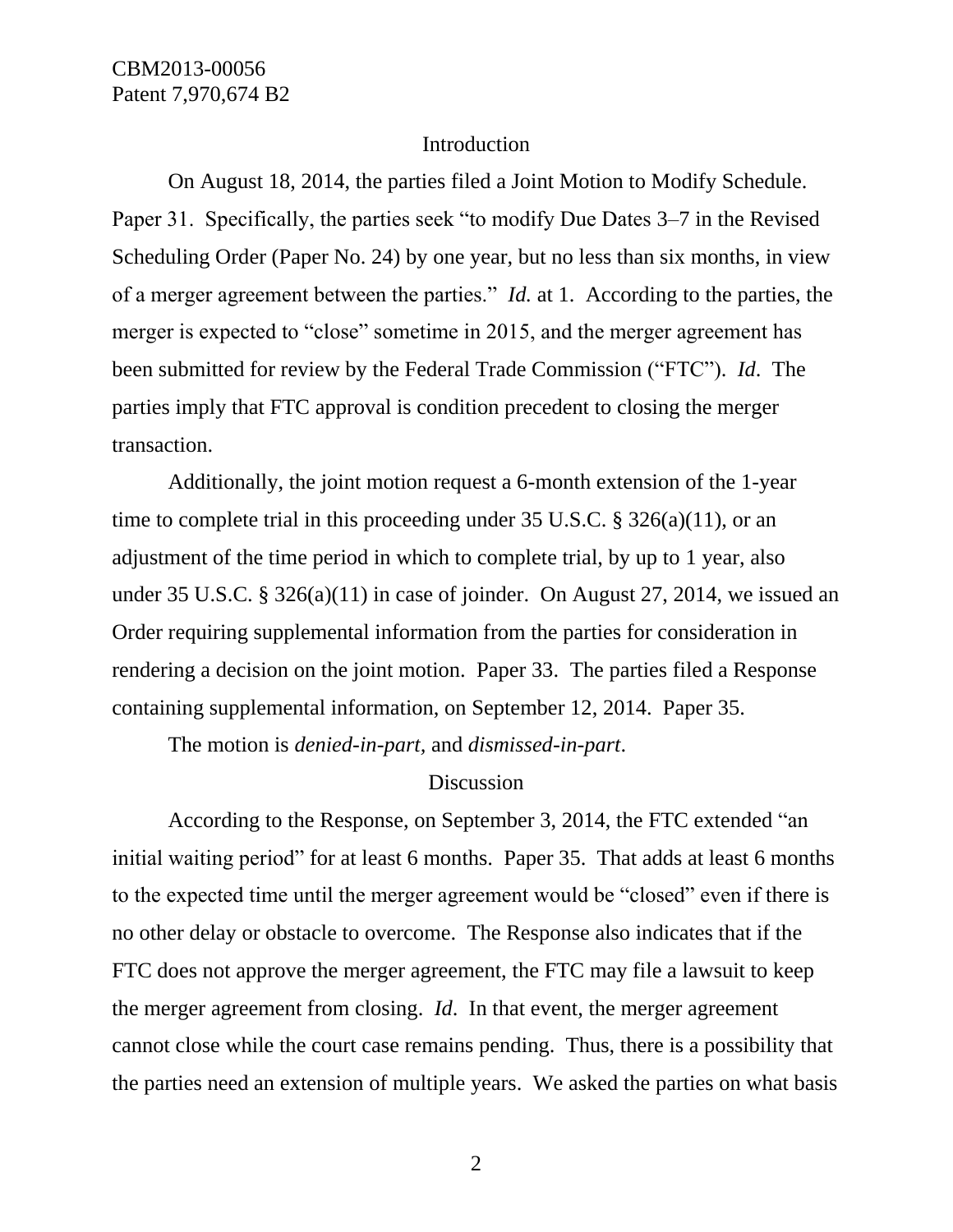l

they believe this proceeding is likely to terminate. Paper 33. They answered simply that they are "optimistic" the FTC would approve the merger agreement. Paper 35. Such an answer, however, is not meaningful, as it is subjective and lacks objective facts. The parties further indicate that until actual closing of the merger agreement, the parties may decide, jointly, to cancel the merger agreement for any reason, and that either party may, under special circumstances, void the agreement. *Id.* The parties further indicate that the shareholders of their respective companies are "expected" to approve the merger agreement. *Id*. The indication makes evident that the shareholders have not yet approved the merger agreement.

These facts together present a scenario with numerous moving parts. Almost everything is uncertain. Yet, the parties desire to delay this proceeding for 6 months to 1 year, simply to wait and see. The parties state that if the merger agreement eventually is consummated, they will file a joint motion to terminate proceeding. Paper 35. The parties do not desire to settle now, but look forward to an opportunity in the future to settle, if and when all pertinent conditions develop to align in favor of settlement. That, however, does not constitute good cause for the requested extension of time for Due Dates  $3-7$ .<sup>2</sup> Time extensions should not be granted on the basis of speculation and conjecture.

We asked the parties why they are unable to negotiate a settlement agreement that takes into account the uncertainty of FTC approval of the merger agreement. Paper 33. The parties imply that such a settlement could be reached if termination of the proceeding can be arranged without prejudice to the filing of another petition, by stating that it is beyond their control whether the Board would

<sup>&</sup>lt;sup>2</sup> Under 37 C.F.R. § 42.5(c)(2), a request for an extension of time must be supported by a showing of good cause. To the extent that the parties characterize their request as a stay, we regard the requested stay as being no different from a long extension of time which similarly requires a showing of good cause.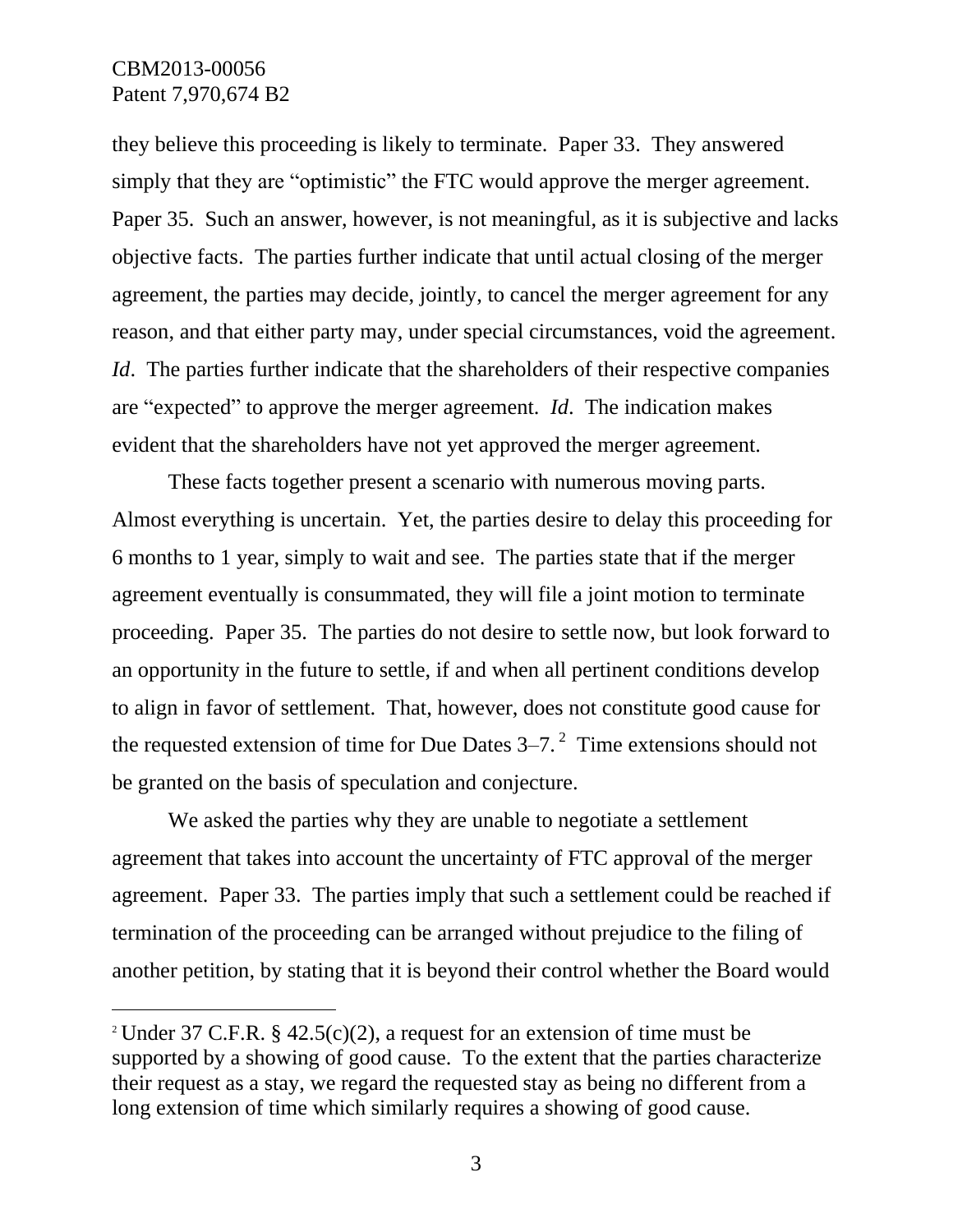accept the filing of a new petition if the FTC disapproves the merger agreement, citing 35 U.S.C. § 325(e)(1). Paper 35. The response is not sufficiently meaningful. The parties do not explain why, if they can account for uncertainty of FTC disapproval, they cannot account similarly for uncertainty of Board acceptance of a new petition. It is unclear why the settlement terms cannot include two options which address, respectively, the Board's acceptance or non-acceptance of a new petition filed after FTC disapproval of the merger agreement.

For the foregoing reasons, no good cause has been shown for an extension of time of Due Dates 3–7. Because we grant no extension of Due Dates 3–7, there is no need to consider adjustment of the 1-year period in which to complete trial, under 35 U.S.C. § 326(a)(11), in case of joinder, and also no need to consider an up to 6-month extension of the 1-year period in which to complete trial, whether or not there is joinder, also under 35 U.S.C.  $§$  326(a)(11).

#### Order

It is

ORDERED that the joint motion is *denied* with respect to any time extension of Due Dates 3–7 and with respect to any stay of this proceeding;

FURTHER ORDERED that the joint motion is *dismissed* with respect to the requested adjustment of the 1-year time period in which to complete trial in case of joinder, under 35 U.S.C. § 326(a)(11); and

4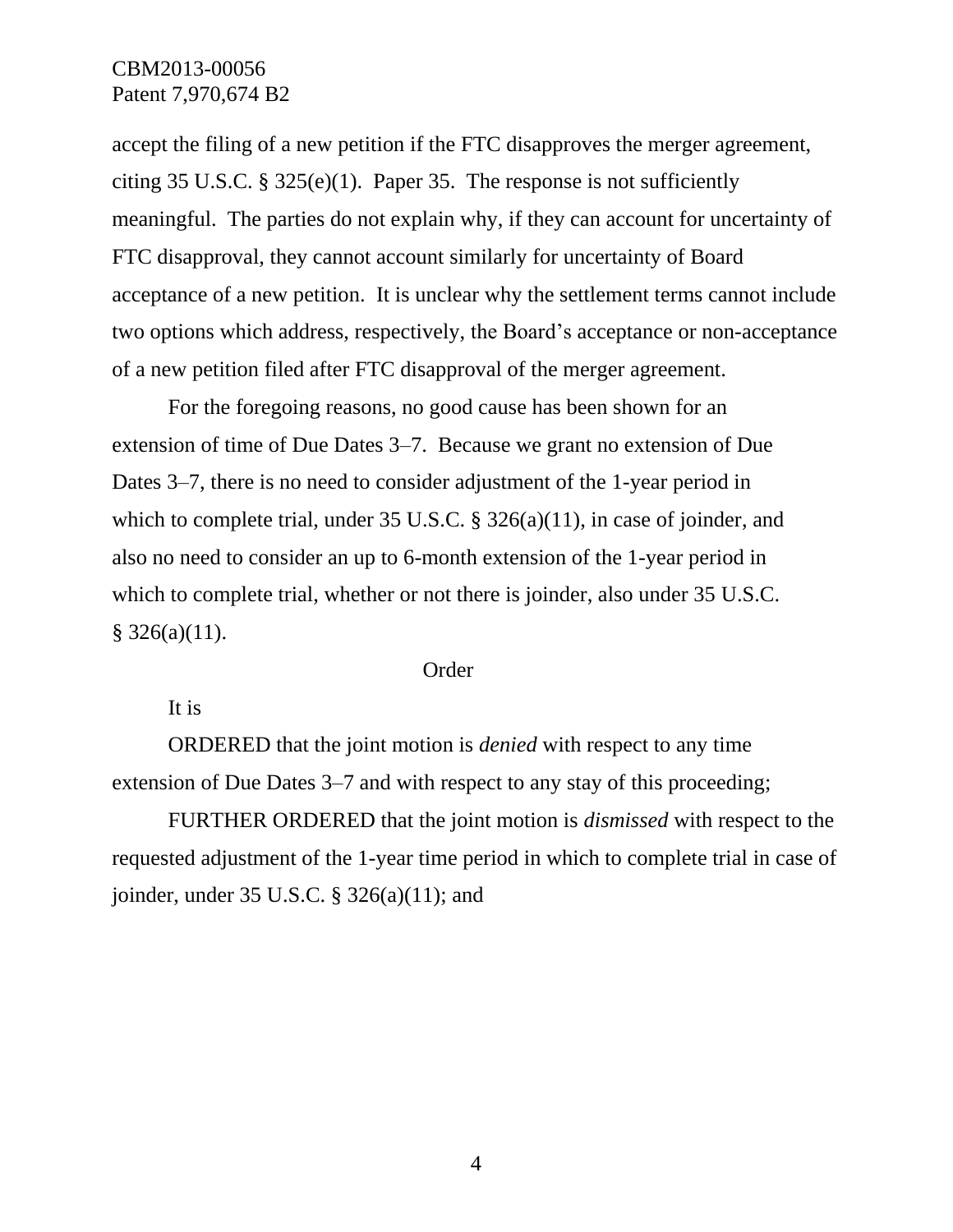l

FURTHER ORDERED that the joint motion is *dismissed* with respect to the requested 6-month extension of the 1-year period to complete trial, whether or not there is joinder, under 35 U.S.C.  $\S 326(a)(11).$ <sup>3</sup>

<sup>&</sup>lt;sup>3</sup> Per 37 C.F.R. § 42.300(c), The Chief Administrative Patent Judge may extend the 1-year period in which to complete trial, by up to 6 months for good cause. Because we grant no extension of Due Dates 3–7, or a stay of proceeding, it is unnecessary to extend the 1-year time period to complete trial. Accordingly, we do not refer the matter to the Chief Administrative Patent Judge.